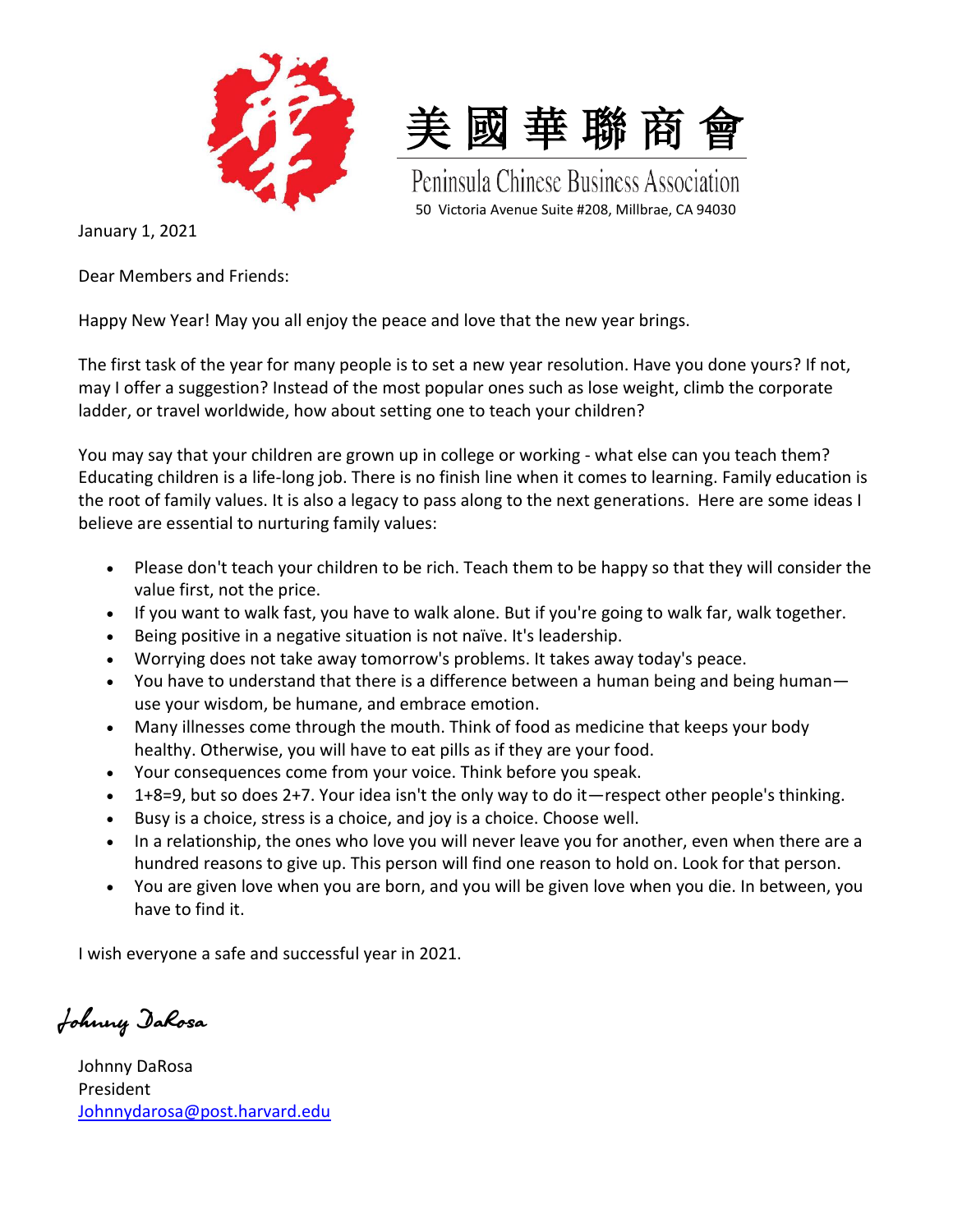

美 國 華 聯 商 會

Peninsula Chinese Business Association 50 Victoria Avenue Suite #208, Millbrae, CA 94030

致 : 美國華聯商會會員及朋友們,

新年快樂!並祝願大家幸福、平安。

新的一年,許多人都會制定新年計劃,你完成了嗎?除卻減肥、環遊世界、事業大展鴻圖, 這些最受歡迎的計劃外,請容許我給你一些建議,就是如何教育孩子。

你可能會說,孩子今天已長大成人,他們在攻讀大學,或已投身社會,還有什麼可以教導呢 ?其實,教育孩子,根本無分年齡,亦是父母的終身事業,永無止境。我相信,家庭教育是家庭 價值觀的根源,亦將是傳給下一代的珍貴遺產。以下的因素,我相信對家庭價值觀起著重要, 正 面的作用:

- 請不要教導孩子要成為一個有錢人,而是做一個快樂人。他們首要考慮的不是價格,而是 價值。
- 想比別人走快一步,必須單獨行事。想走更遠的路,就要團結合作。
- 處於人生低潮時,更要積極,不可消極。這不是天真,而是展現領導風範。
- 憂慮,不會消除明天的問題,它只會消耗你今天的平和。
- 我們需要明白,作為人類,和富有人性,兩者有著重大的分別。請善用智慧,表達情感及 對別人多關愛。
- 病從口入!定時定量進餐,便是保持健康的良藥。否則,「定時吃藥」,便會成為你的常 餐。